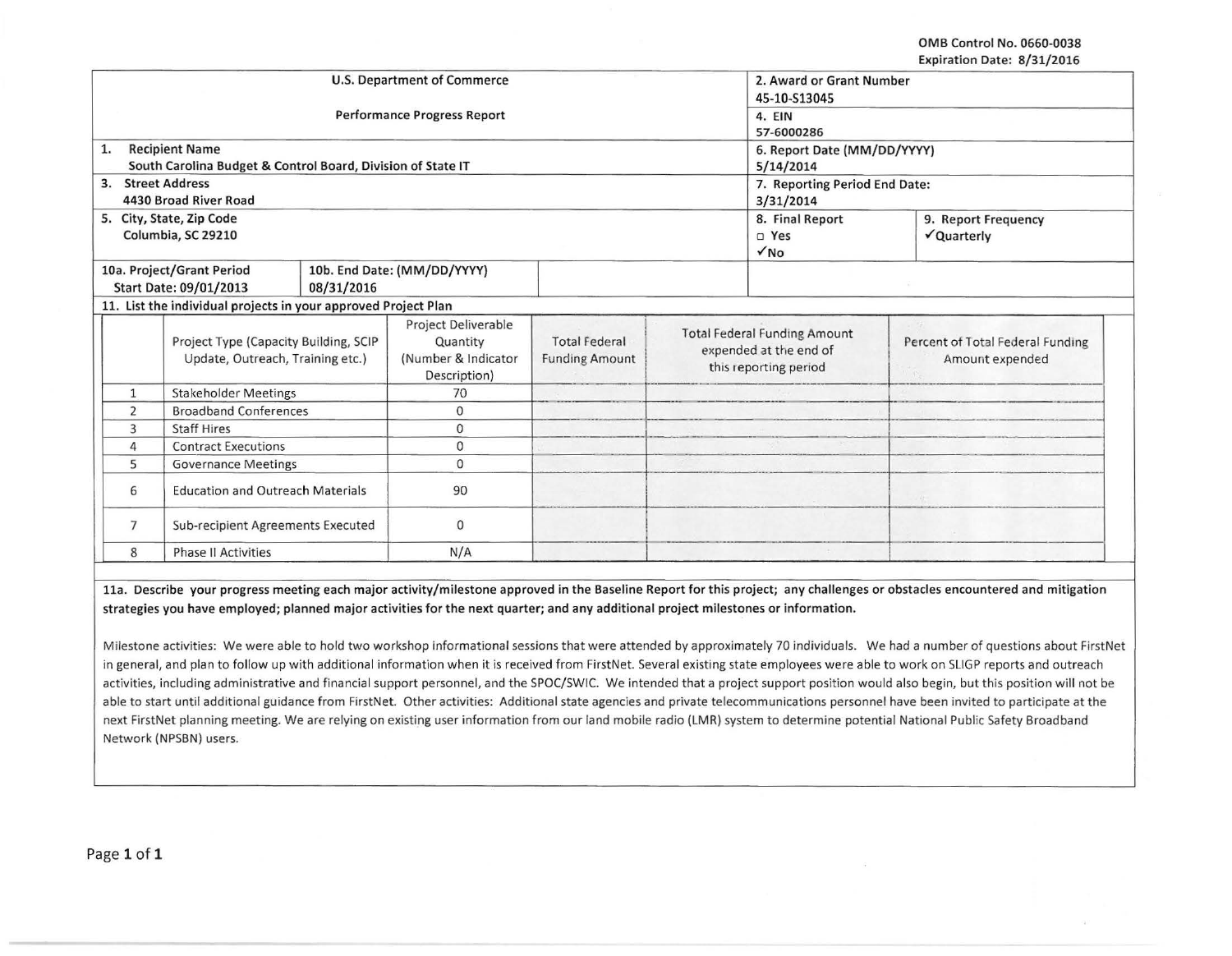11b. If the project team anticipates requesting any changes to the approved Baseline Report in the next quarter, describe those below. Note that any substantive changes to the Baseline Report must be approved by the Department of Commerce before implementation.

We anticipated developing and distributing a FirstNet factsheet, but have decided to rely on FirstNet material at this time to keep the initial message consistent regarding FirstNet activities.

llc. Provide any other information that would be useful to NTIA as it assesses this project's progress.

Our work this quarter focused on remaining plugged into workshops, webinars and conference calls. We remain actively engage with organizations and associations including FirstNet, NTIA, NASCIO, NASTD, RECCWG, NCSWIC and other Region IV activities.

11d. Describe any success stories or best practices you have identified. Please be as specific as possible.

We have scheduled another meeting of the South Carolina FirstNet planning committee in  $2^{nd}$  quarter 2014 that will include additional state agency leadership and also the private telecommunication sector including rural phone companies. Ed Parkinson will be in attendance to provide updated information regarding FirstNet and to engage attendees in a Q&A session

## 12. Personnel

12a. If the project is not fully staffed, describe how any lack of staffing may impact the project's time line and w hen the project will be fully staffed.

The project is not fully staffed, and is currently being assisted by the following staff personnel identified below in item #12b. We don't anticipate any changes to the project's timeline.

## 12b. Staffing Table

| Job Title                | FTE <sub>%</sub> | Project(s) Assigned                                                                                  | Change    |
|--------------------------|------------------|------------------------------------------------------------------------------------------------------|-----------|
| SWIC/SPOC                |                  | Provide oversight of all SLIGP project activities                                                    | No change |
| Administrative Assistant |                  | Provide administrative support for grant management, governance meetings, and<br>outreach activities | No change |
| Finance Assistant        | .25              | Provide support for budget management, procurement, and processing invoices                          | No change |

Page 2 of 2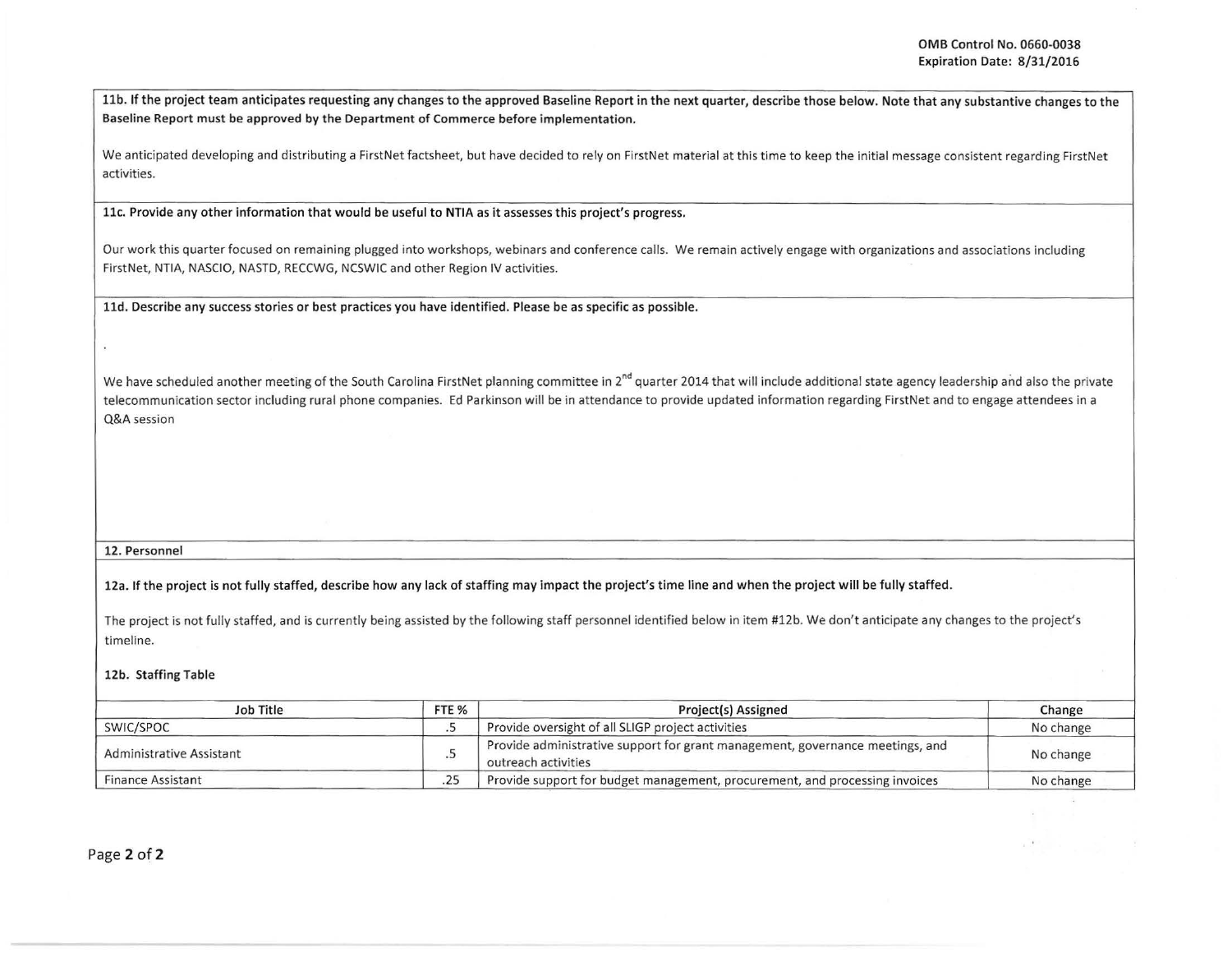OMB Control No. 0660-0038 Expiration Date: 8/31/2016

ng)

13. Subcontracts (Vendors and/or Subrecipients)

13a. Subcontracts Table -Include all subcontractors. The totals from this table must equal the "Subcontracts Total" in Question 14f.

| Name       | <b>Subcontract Purpose</b>           | Type<br>(Vendor/Subrec.) | RFP/RFQ<br>Issued<br>(Y/N) | Contract<br>Executed<br>(Y/N) | Start<br>Date | End<br>Date | <b>Total Federal</b><br><b>Funds Allocated</b> | <b>Total Matching</b><br><b>Funds Allocated</b> | Project and % Assigned |
|------------|--------------------------------------|--------------------------|----------------------------|-------------------------------|---------------|-------------|------------------------------------------------|-------------------------------------------------|------------------------|
| TBD        | Website development                  | Vendor                   | N                          | N                             | TBD           | TBD         | \$80,000                                       | \$0                                             | N/A                    |
| <b>TBD</b> | Legal assistance with<br><b>MOUs</b> | Vendor                   | N                          | N                             | TBD           | <b>TBD</b>  | \$50,000                                       | \$0                                             | N/A                    |
| TBD        | Conference planning                  | Vendor                   | N                          | N                             | TBD           | TBD         | \$50,000                                       | \$0                                             | N/A                    |
| TBD        | Phase II Support                     | Vendor                   | N                          | N                             | <b>TBD</b>    | <b>TBD</b>  | \$400,000                                      | \$0                                             | N/A                    |

13b. Describe any challenges encountered with vendors and/or sub-recipients.

None at this time. We will start working on RFP development upon receipt of additional FirstNet guidance.

## 14. Budget Worksheet

Columns 2, 3 and 4 must match your current project budget for the entire award, which is the SF-424A on file. Only list matching funds that the Department of Commerce has already approved.

| <b>Project Budget Element</b> | <b>Federal Funds</b><br>Awarded (2) | <b>Approved Matching</b><br>Funds $(3)$ | <b>Total Budget</b> | <b>Federal Funds</b><br>Expended (5) | <b>Approved Matching Funds</b><br>Expended (6) | Total Funds Expended (7) |
|-------------------------------|-------------------------------------|-----------------------------------------|---------------------|--------------------------------------|------------------------------------------------|--------------------------|
| a. Personnel Salaries         | 500,000                             | 303,997                                 | 803,997             |                                      | 12,201                                         | 12,201                   |
| b. Personnel Fringe Benefits  | 140,000                             | 85,119                                  | 225,119             |                                      | 3,417                                          | 3,417                    |
| c. Travel                     | 159,300                             | 6,048                                   | 165,348             |                                      |                                                |                          |
| d. Equipment                  |                                     |                                         |                     |                                      |                                                |                          |
| e. Materials/Supplies         | 5,998                               | 3,420                                   | 9,418               |                                      |                                                |                          |
| f. Subcontracts Total         | 912,000                             |                                         | 912,000             |                                      |                                                |                          |
| g. Other                      | 136,224                             | 64,800                                  | 201,024             |                                      |                                                |                          |
| Indirect                      |                                     |                                         |                     |                                      |                                                |                          |
| h. Total Costs                | 1,853,522                           | 463,384                                 | 2,316,906           |                                      | 15,618                                         | 15,618                   |
| i. % of Total                 | 80%                                 | 20%                                     | 100%                | 0%                                   | 100%                                           | 100%                     |